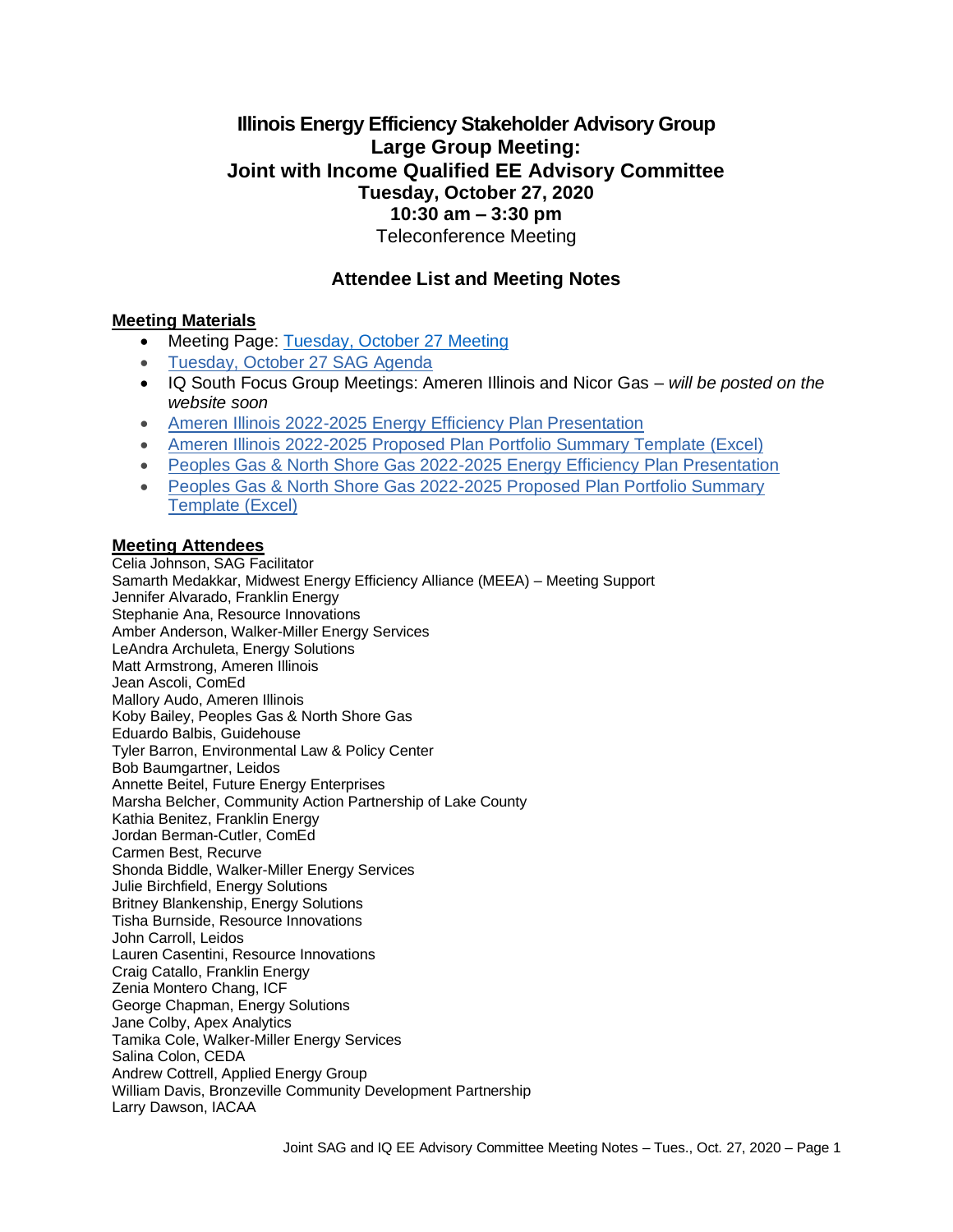Leanne DeMar, Nicor Gas Atticus Doman, Resource Innovations Erika Dominick, Walker-Miller Energy Services Thomas Drea, Ameren Illinois Nick Dreher, MEEA Julie Drennen, Center for Energy & Environment Allen Dusault, Franklin Energy Deb Dynako, Slipstream Katherine Elmore, Community Investment Corp. Lance Escue, Ameren Illinois Jim Fay, ComEd Jason Fegley, Ameren Illinois Jake Felton, Resource Innovations Adam Fields, Leidos Scott Fotre, CMC Energy Michael Frischmann, Ecometric Consulting Zach Froio, Applied Energy Group Diana Fuller, IACAA Omayra Garcia, Peoples Gas & North Shore Gas James Gariepy, Leidos LaJuana Garrett, Nicor Gas Aimee Gendusa-English, Citizens Utility Board Jenny George, Leidos Jean Gibson, Peoples Gas & North Shore Gas Noelle Gilbreath, Community Investment Corp. Stacy Gloss, Indoor Climate Research & Training Laura Goldberg, NRDC Jon Gordon, Enervee Kevin Grabner, Guidehouse Tina Grebner, Ameren Illinois Steve Green, Oracle Andrey Gribovich, DNV-GL Mary Ellen Guest, Chicago Bungalow Association Randy Gunn, Guidehouse Rich Hackner, GDS Associates Amir Haghighat, CLEAResult Jim Heffron, Franklin Energy Debra Hereford, Springfield Housing Authority Dave Hernandez, ComEd Travis Hinck, GDS Associates Julie Hollensbe, ComEd Hannah Howard, Opinion Dynamics TamairaJackson, Ameren Illinois Jim Jerozal, Nicor Gas Amy Jewel, Elevate Energy Cheryl Johnson, People for Community Recovery Mary Johnson, Resource Innovations Kevin Johnston, Green Homes Illinois Katherine Johnston, Green Homes Illinois Maurice Kaiser, Honeywell Haley Keegan, Resource Innovations Erin Kempster, Energy Solutions David Kilgore, Ameren Illinois Mike King, Nicor Gas Catul Kiti, ICF Jonathan Kleinman, Aiqueous Steve Klemm, Leidos Paige Knutsen, Franklin Energy Chester Kolodziej, Northern IL Summits and Expos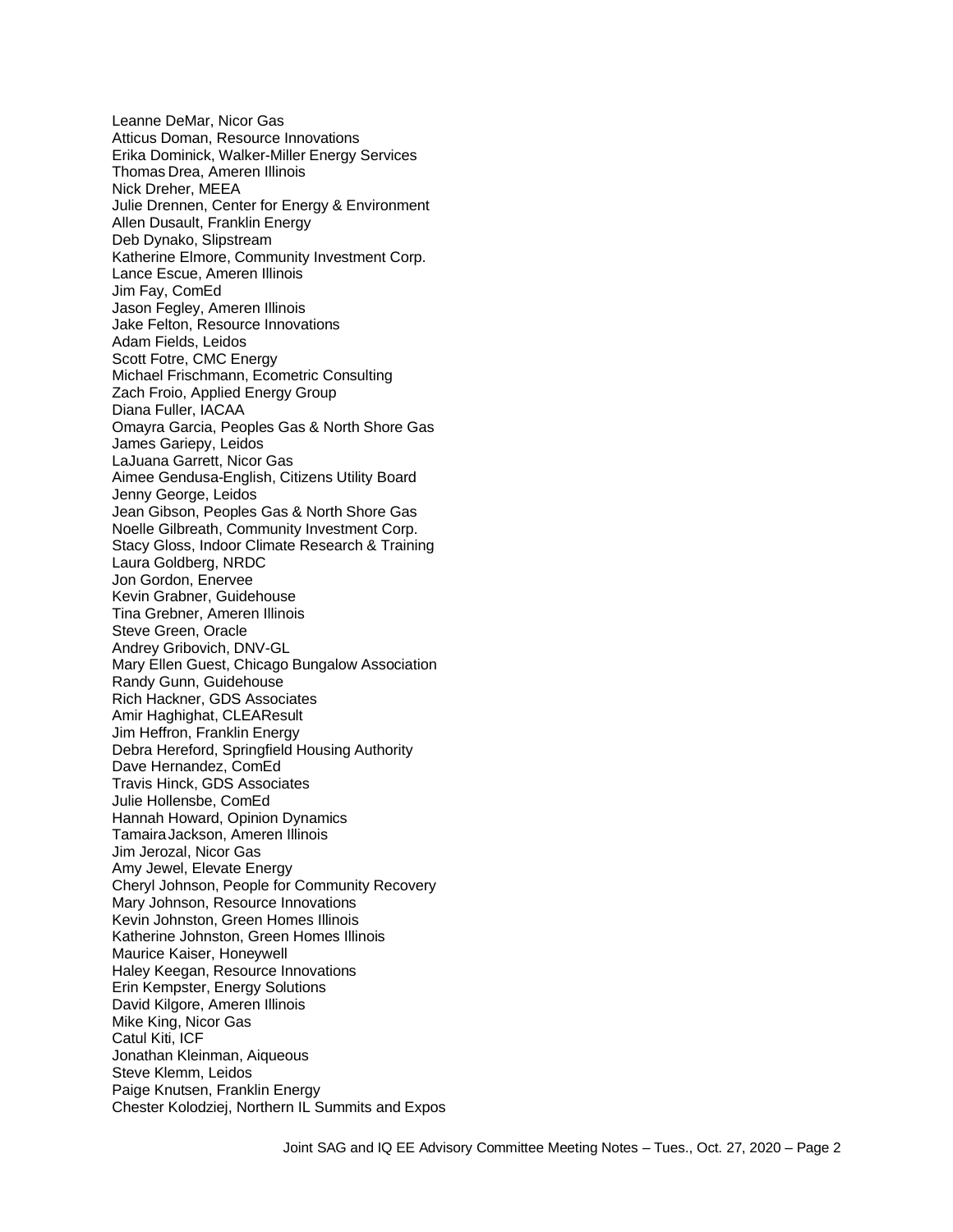Larry Kotewa, Elevate Energy Ryan Kroll, Driftless Energy John Lavallee, Leidos Sharon Sy Lewis, Meadows Eastside Ashley Lucier, SEEL Molly Lunn, ComEd Karen Lusson, National Consumer Law Center Scott Marner, Ameren Illinois Rebecca McNish, ComEd SamarthMedakkar, MEEA Tim Melloch, Future Energy Enterprises Jennifer Michael, Ameren Illinois Cheryl Miller, Ameren Illinois Abigail Miner, IL Attorney General's Office Sari Mira, SEEL Lisa Miranda, Rebuilding Together Andy Mitchell, Oracle Jennifer Moore, Ameren Illinois Fernando Morales, Ameren Illinois Jennifer Morris, ICC Staff Phil Mosenthal, Optimal Energy, on behalf of IL Attorney General's Office Denise Munoz, ComEd Jackie Nagel, Nicor Gas Chris Neme, Energy Futures Group, on behalf of NRDC Rob Neumann, Guidehouse Yami Newell, Elevate Energy Dantawn Nicholson, ComEd Victoria Nielsen, Applied Energy Group Lorelei Obermeyer, CLEAResult Maria Onesto Moran, Green Home Experts Randy Opdyke, Nicor Gas Antonia Ornelas, Elevate Energy Angie Ostaszewski, Ameren Illinois Patricia Plympton, Guidehouse Ashley Palladino, Resource Innovations Stacey Paradis, MEEA Tamara Perry, Energy Solutions Deb Perry, Ameren Illinois Michael Pittman, Ameren Illinois Kristen Pratt Kalaman, Resource Innovations BeatriceQuach, Resource Innovations Andrew Rains, IACAA Reine Rambert, MEEA Joe Reilly, Applied Energy Group Zach Ross, Opinion Dynamics Dylan Royalty, Applied Energy Group Andrea Salazar, Michaels Energy Julia Sander, Ameren Illinois Elena Savona, Elevate Energy Cynthia Segura, Metropolitan Mayors Caucus Kristol Simms, Ameren Illinois Ramandeep Singh, ICF George Smith, BCMW Grant Snyder, IL Attorney General's Office Jacob Stoll, ComEd Mark Szczygiel, Nicor Gas Harsh Thakkar, Franklin Energy Rob Travis, Cascade Energy Desiree Vasquez, Franklin Energy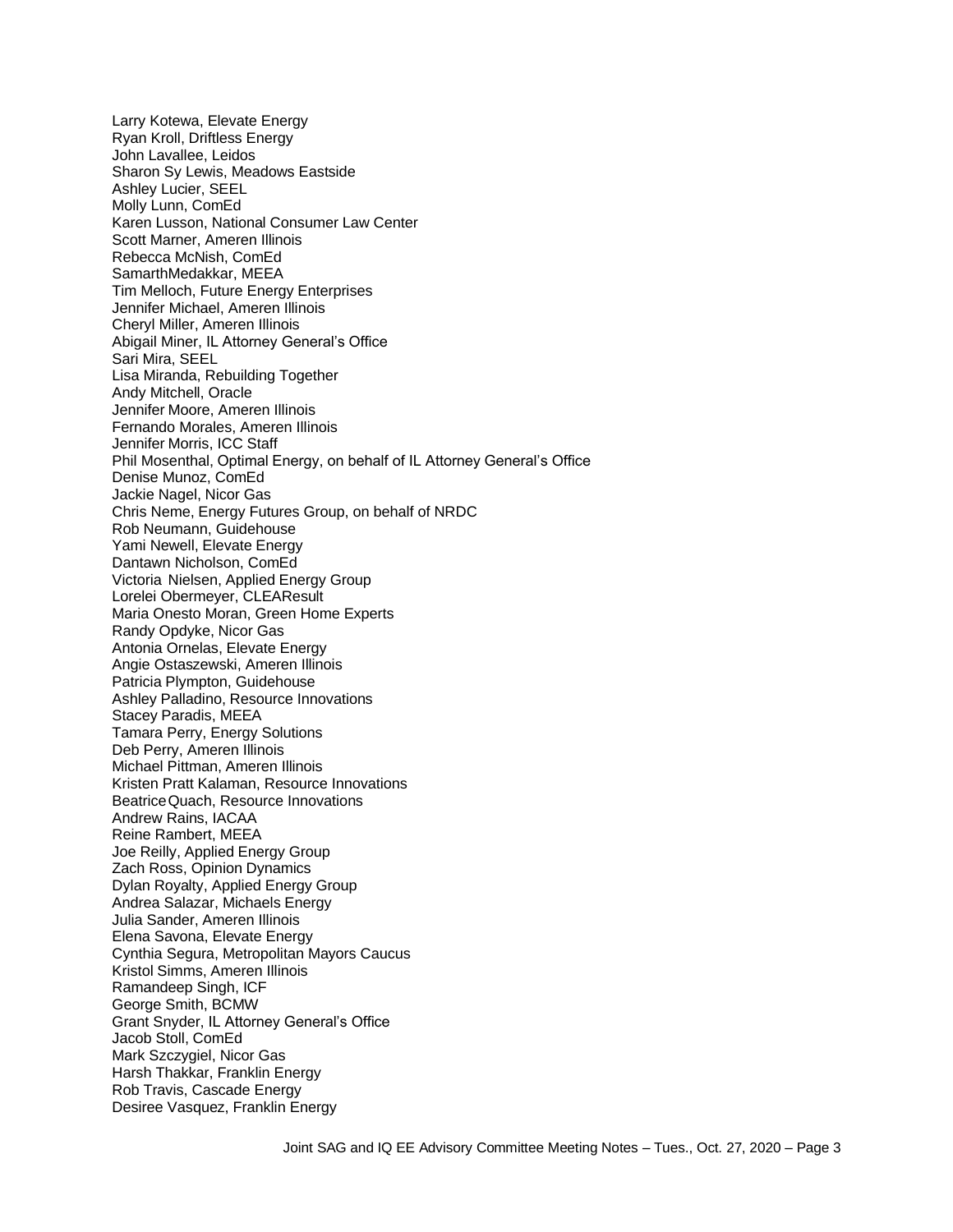Andy Vaughn, Ameren Illinois Nate Warren, Resource Innovations Norris Watson, PCCEO Ted Weaver, First Tracks Consulting, on behalf of Nicor Gas Shelita Wellmaker, Ameren Illinois David Whittle, Leidos Ken Woolcutt, Ameren Illinois Grace Wroblewski, Applied Energy Group Fred Wu, Aiqueous Scott Yee, Resource Innovations Cate York, Citizens Utility Board Angela Ziech-Malek, CLEAResult Jim Dillon, Ameren Illinois Julia Friedman, Oracle Keith Goerss, Ameren Illinois Mark DeMonte, Whitt-Stertevant, on behalf of Ameren IL John Pady, CEDA Christina Pagnusat, Peoples Gas & North Shore Gas Arvind Singh, DNV-GL Chris Vaughn, Nicor Gas

# **Meeting Notes**

Follow-up is indicated in red within the notes.

**Meeting purpose:** The purpose of the Oct. 26-27 meetings is for Illinois utilities to present preliminary draft 2022-2025 EE Plan Portfolios.

# **Ameren Illinois 2022-2025 EE Plan Portfolio**

*Kristol Simms, Ameren Illinois and Andrew Cottrell, Applied Energy Group*

#### **Opening and Introductions (Kristol Simms)**

- Matt Armstrong Leading stakeholder efforts, working with SAG.
- Michael Pittman Assisting in planning efforts, details in the plan and development of presentation.
- The re-visioned EE portfolio presented today will be a win for customers, disadvantaged communities, the environment. Focus on COVID-19 recovery. Portfolio incorporates the feedback thus far. We've done benchmarking, planning, worked with CBOs and the IQ South Committee.

#### **IQ South Focus Group Meetings (Annette Beitel)**

- Small group focus meetings included Ameren and Nicor. Meeting started in early September, going through late October. In terms of outcome, will be presented by CBOs and CAAs in November SAG meeting. Shared slide with logos from participating CAAs and CBOs. Extensive and robust participation.
- Our team did outreach to CAAs and CBOs, LIHEAP and Wx directors. These meetings were separate from staff meetings. Outreach coordinators and staff were robust. Utilities listened. Annette received appreciation from CBOs and CAAs for the opportunity to speak directly with utilities. Shared the types of utility representatives. An unstated dynamic from meetings – nothing was off limits. Structured presentation that we asked orgs to present on, but underscored that no topics are off the table and allowed them to share any and all feedback. The utilities and the community organizations appreciated this. The key message they conveyed during the meeting is that both utilities want to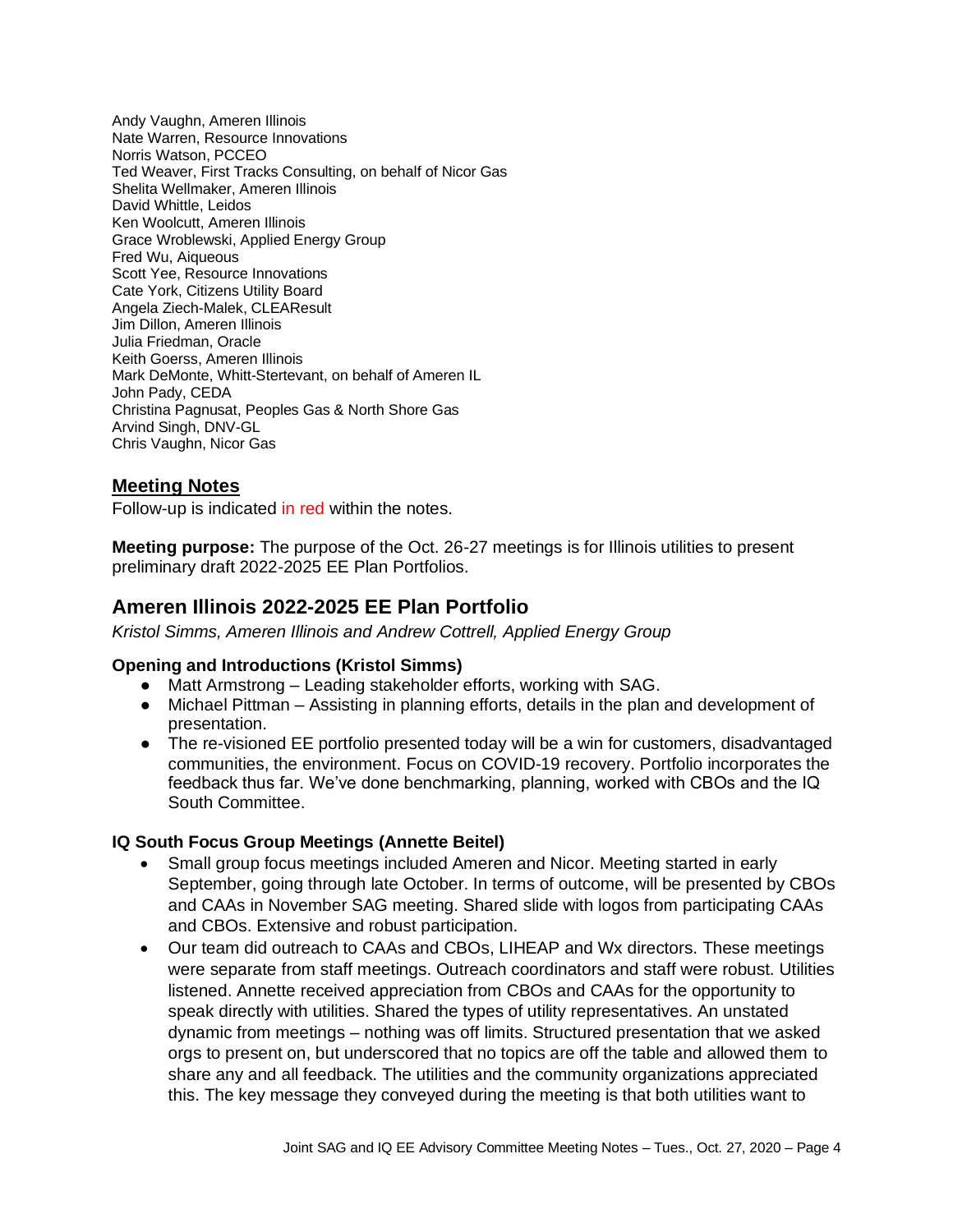support CBO and CAA engagement in their portfolios. The message to community organizations working directly in communities was that their feedback is vital to the success of the design and implementation of utility plans. Annette called on each participant to share feedback on topics from meeting agendas.

- We received support from Dalitso Sulamoyo, former ICCAA for 16 years and now CEO of Champaign County Regional Planning Commission.
- Structured presentation was provided, depending on meeting. Asked participants their goals for programs outside of statutory targets, additional goals they think are important.
	- o More funding from IQ programs
	- o Increase pool of diverse and rural vendors
	- o More recruiting, diverse staff in all areas of portfolio
	- o Increased hiring from disadvantaged communities
	- o Non-Energy Benefits were also a big theme. Safety, such as Porch Light Program proposals are very important
	- $\circ$  Consistently commented on education on how to read bills and how to manage energy use.
- SAG IQ program ideas. These ideas were well received, except for multi-family since the organizations we met with didn't have as much MF in their service territories.
- Sought input on current and new portfolio plans.
- Next steps
	- $\circ$  Some CBOs/CAAs didn't participate who we would like to get input from. We will be working with those that participated to participate in the November SAG meetings to get questions from this group. Mentioned funding. Ameren and Nicor want this feedback to be ongoing. Committed to identifying more organizations interested and capable of greater involvement.

#### **Portfolio Overview**

- Our reimagined portfolio builds on persisting savings, introducing and prioritizing ways to provide long-term savings and measures to customers. Second is positive community impact. Developing programs developed from LMI customers. Ensuring they are being engaged and delivering benefits. We will incorporate EE into the community and recover in our territory.
- Focus on under resourced communities, working with diverse and local businesses to build their capacity. The final pillar is delivering positive environmental impact. Amplify benefits. Rethink a lot of marketing. Engage implementation contractors differently. Work with program allies to ensure they are considering environmental outcomes.
- Reviewed 6 main areas in the reimagined portfolio.

#### **Electric and Gas Goals**

• We have integrated goals that will achieve electric CPAS and gas savings. Modelling reflected the consideration of past performance and pushed us to achieve savings in different areas. The electric goals will allow us to achieve the incremental savings required. On the gas side, we've modelled a portfolio to achieve savings within the budget allowed.

## *[Kristol Simms] We want to make sure everyone understands this. We can follow-up offline with interested stakeholders.*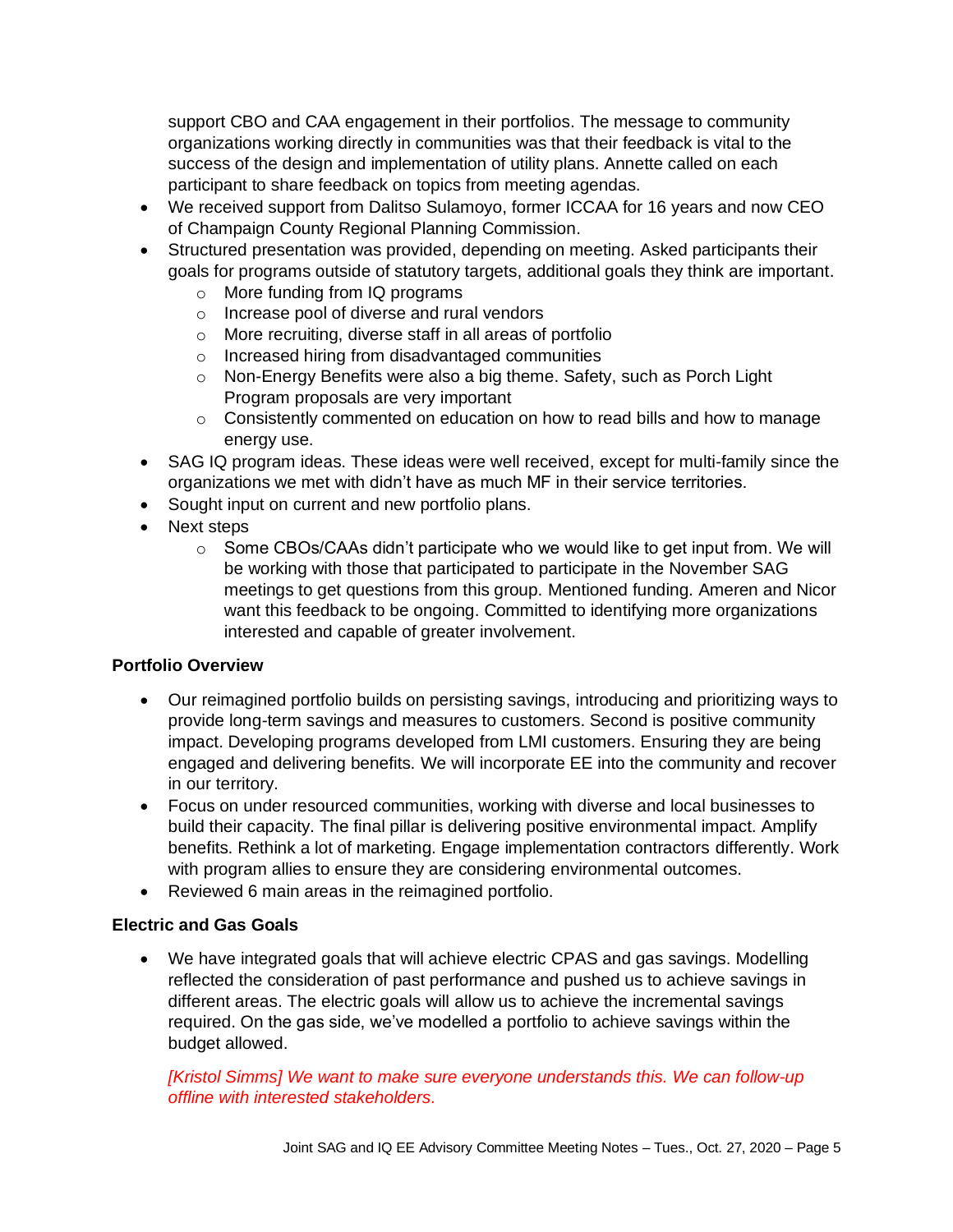### **Budgets and Savings**

- How the portfolio breaks down savings and spend and what sector represents.
- As a dual fuel utility, gas conversions are already integrated in budgets and savings goals
- There are a few different pieces in the other category.
- "Other" Admin, Eval, Marketing, MDI, BED, R&D, Pilot. Voltage Optimization, MT
- Note increase in IQ gas side
- Note business budget loss, due to gas large energy user opt out

#### **Business Programs: Budgets and Savings**

- On the business side, major changes include stakeholder recommendations from commission order workshops. Includes network lighting controls (NLC). Work closely with NRDC on design and implementation. Included it in the business standard coupled with linear LED lighting as well as on business side. Hope to build that offering in the next cycle. Want to get those deeper lighting savings.
- Moved heat pump water heater to midstream on business, continue lighting midstream, consistent with other utilities.
- Looked at statewide programs.
- Breaking down some of the adjustments. Looking at the electric side, the HVAC midstream, starting at budget indicated. Ramping up through 2025. Starting slower. On NLC, a dedicated amount on small business and prescriptive side, to be integrated with linear LED lighting. The increased focus on small business direct install.
- On the gas side, main driver, there is some decrease in savings goals. Biggest factor is loss of industrial customers on the custom side. 2018 compared to performance, 2 million on the custom side. Now shifting to be 800k therms custom savings year after year.
- Also decrease on standard pieces mainly due to lost opportunities in the stream trap market, due to TRM changes plus less low hanging fruit. Lower on an absolute value side.

#### **Residential Programs: Budget and Savings**

- Big changes here. We're incorporating stakeholder feedback.
- Moving heat pump water heater and hvac to midstream, also increasing participation with smart tech, and advanced power strip and additional improvements for MFand IQ.
- We'll be discussing MF and IQ in more detail. Highlights for current cycle, and note on HVAC. Two HVAC approaches – whole home approach, going to serve 400 or so homes per year. The second component is midstream HVAC, 830k in 2022, increasing year over year to 2021. Other highlights: more focus air source heat pumps and ductless hp, where participation is expected to double from the last cycle. Heat pumps are in multiple programs. MF, IQ, midstream, PH.

*[Jim Jerozal] We heard from ComEd yesterday, are these moving from a resistance electric home to electric heat pump to make electricity more efficient? Or target gas customers to switch from gas to electric.* 

*[Kristol Simms] From our perspective, make electric heating customers more efficient. If gas customer wants to move in that direction, they can use programs.*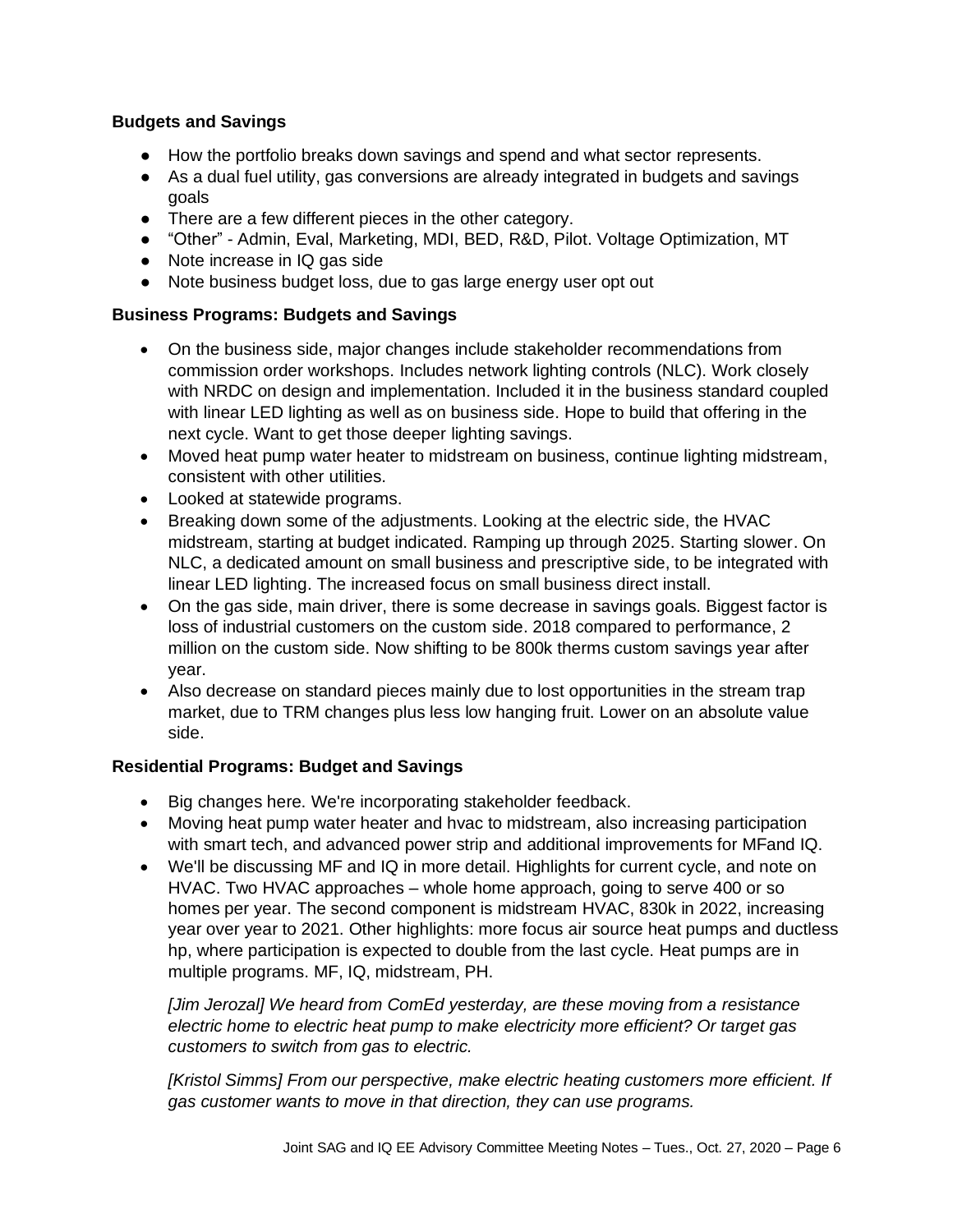*[Molly Lunn] I believe this is the same with ComEd but will double check, Jim.*

*[Karen Lusson] Did you look at reducing [the smart t-stat] incentive given popularity?*

*[Kristol Simms] No, but if that is a proposal, we can take a look.*

### **Residential Major Changes**

- Incorporated significant stakeholder feedback:
	- o One stop shop approach
	- o Single point of contact across all offerings for MF
	- o Incorporated single application, energy advisor to highlight available programs. Also provides customer with a contractor. On Mf side, greatly increased budget by 5 mil dollars. Including heat pumps into the MF offering. Not included in previous cycle.
	- $\circ$  Consolidation in MF. Approx 110 buildings is the goal in 2022, and consistent throughout the plan. 110 buildings, around 6000 units.

*[Chris Neme] Half of Ameren's housing units are electrically heating. Why small IQ MF heat pump program?* 

*[Andrew Cottrell] We can look into the number of heat pumps. They're also included in IQ MF piece. Check in on that and circle back.*

#### **Moderate/Low-income Budget and Savings**

- We are increasing IQ spend overall. IQ budgeted at 150% minimum. Planning to increase CAA efforts. Capacity building. Develop a detailed process and prioritize agencies with higher amounts of Ameren territory customers. Consider their performance since 2018.
- Setting up a capacity building program is worthwhile.
- Increasing IQ multifamily budget, including heat pumps. When we talk about R&D, new pilot efforts for manufactured homes, pilot effort for low-discretionary income, one stop shop for facilities serving residents who are homeless.
- Looking at the overall sector, the electric side budget and gas budget is increased.
	- o Compared to residential, more than half of electric budget savings is towards IQ and 75% - non-IQ as a % of residential portfolio.
	- o Multifamily budgets are increased. CAAs seen significant increases. Increasing year over year.
	- o Also newer offerings, targeted carve out for IQ retail products.

*[Laura Goldberg] For moderate income, is there a breakdown sf vs mf. And some with CAA?*

*[Andrew Cottrell] Vast majority is SF.*

*[Laura Goldberg] I would like to follow-up on MF being small portion of overall budget. NRDC suggested larger increases.* 

#### **CPAS toward 2030**

• In designing the portfolio, CPAS was a key driver. 2 ways, how many savings persist through 2030, and savings that persist through the current plan cycle. Compared to the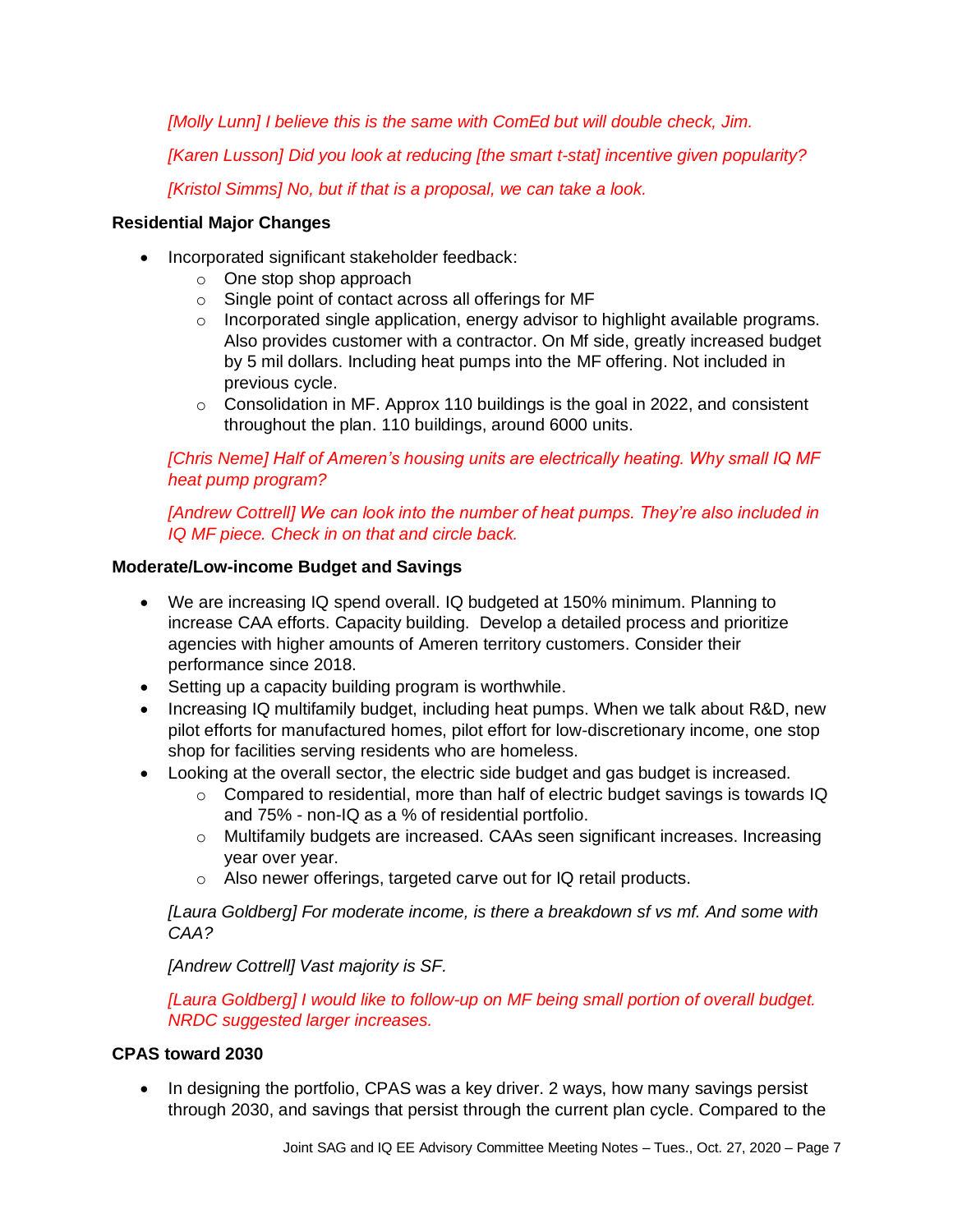previous plan, we have greater CPAS in both factors. Function of time. Factor of design. Able to increase the savings through 2030 from 51% to 80%. Oso 8-% of savings last through 2030. Last plan, 12% of savings expired in 2021.

• In the current plan, almost 100% of all savings implemented in current plan do not expire in current plan. 1 Discontinuing or scaling back low-persisting expiring savings. Lowered reliance on standard lighting side. For both persisting savings through 2030, significantly better in current plan.

#### **Positive Community Impact**

- We are building upon MDI successes and learnings from current cycle. For the last plan we fought hard to have MDI included in our portfolio. Significant success and opportunity to change things.
- Main goals are to increase customer engagement (data driven approaches), local and diverse participation in EE economy (jobs and workforce development, increase efforts to identify jobs, and more resources in training efforts in community colleges. Interested in pipeline efforts for k-12, community colleges, trade.
- Support of new or growing energy efficiency businesses in service territory.
- Reviewed maps, developed with CAAs

*[Cate York] Is there supplemental information available on CCRPC analysis? How does this relate to Annette's feedback from CAAs that there's little MF in their territory?*

*[Kristol Simms] This tool can be used working with the IQ South group. Identify areas of focus marketing or targeting for our programs. One demographic is renters. Have to work with program developers if they can break down MF vs SF. May be able to do this overlay.* 

#### **Video + Overview of Market Development Initiative**

*[Chris Neme] Are you thinking about establishing a set of performance metrics for yourself for goals?* 

*[Kristol Simms] We track diverse spend and vendor spend, we track internally and happy to share and discuss metrics moving forward.* 

#### **Reviewed Proposed Policy Level Changes**

- Expired Savings Definition:
	- o Current evaluator practice does not align with definition from 8-103B
	- o Results in replacement of savings from measures that:
		- Have not reached the end of their useful lives: and
		- Would otherwise have to be replaced to meet AAIG
		- Decreases budget left to pursue savings in any given year
- Market Effects:
	- o Not currently recognizing the effects of market effects
	- o Align approach with other jurisdictions
- Leveraging of funding sources:
	- o Non-wires alternatives
		- o Recovery funding
- Adjustments to net savings methodology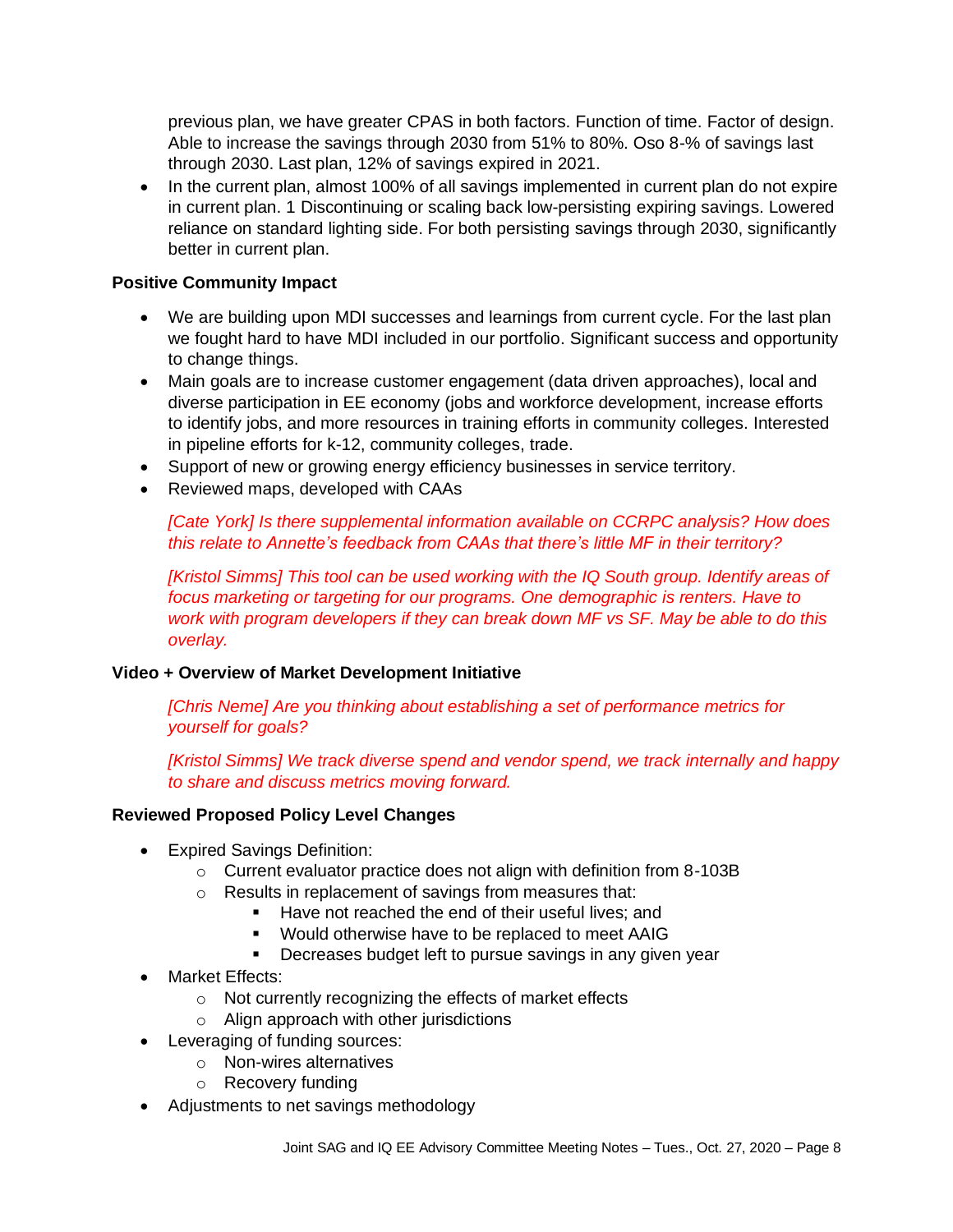- $\circ$  Important to recognize that the net savings framework requires significant costs be diverted from delivering energy efficiency to customers to consultants' analysis that does not necessarily result in additional savings to customers
- $\circ$  Question: Is it worth spending any time on discussing ways to recapture and redirect some of this funding for a period of time?
	- For example, schedule net to gross updates for middle to late in plan cycle

*[Chris Neme] I would like to discuss further. Not sure I'm in agreement. On aligning the approach with other jurisdictions. Can you speak to market effects? Specific ideas in mind? Conceptually they would support what's not being captured now.*

*[Kristol Simms] In the northwest, they have an approach. Happy to discuss more.* 

# **Peoples Gas & North Shore Gas EE Plan Portfolio**

*Christina Pagnusat, Peoples Gas & North Shore Gas; Victoria Nielson, Applied Energy Group*

## **Portfolio Objectives**

- Most important is to ensure programs are available to all customers. Make adjustments to emphasize more innovative ways to serve. Committed to collaboration, considering stakeholder ideas.
- Expanded MT budget R&D, to help new tech in future years.
- Our intention, specific plan to increase diversity in portfolio.
- Balance above priorities while adhering to budget cap and savings.
- Market Transformation 2% of portfolio + R&D 3%, for a total of 5%

#### **Portfolio Diversity**

- Goal to drive more participation
- Proposed initiatives:
	- Develop PGL & NSG Portfolio Diversity Plan
	- Enhance contractor diversity goals and require additional tracking and reporting
	- Develop strategy for recruitment, development and support of diverse and community-based partners
	- Collaborate with other Illinois utilities to support long-term diverse business growth and participation in region

#### *[Cate York] Can you provide more details on what metrics could be?*

*[Christina Pagnusat] Increase diverse spending requirements across portfolio and within contracts and implementation contracts. Leverage what other utilities are doing.* 

*[Karen Lusson] Will you go beyond diverse spending to create opportunities for tier 1 contracts?*

*[Christina Pagnusat] We need to work out specifics, but this is a commitment for us.* 

*[Chris Neme] (For all utilities) When you look at trying to increase diversity of vendors. Are you looking at just business- certified as MWBE? There are non-trivial barriers to getting those certifications. It can cost a lot of money. Wondering how all utilities are*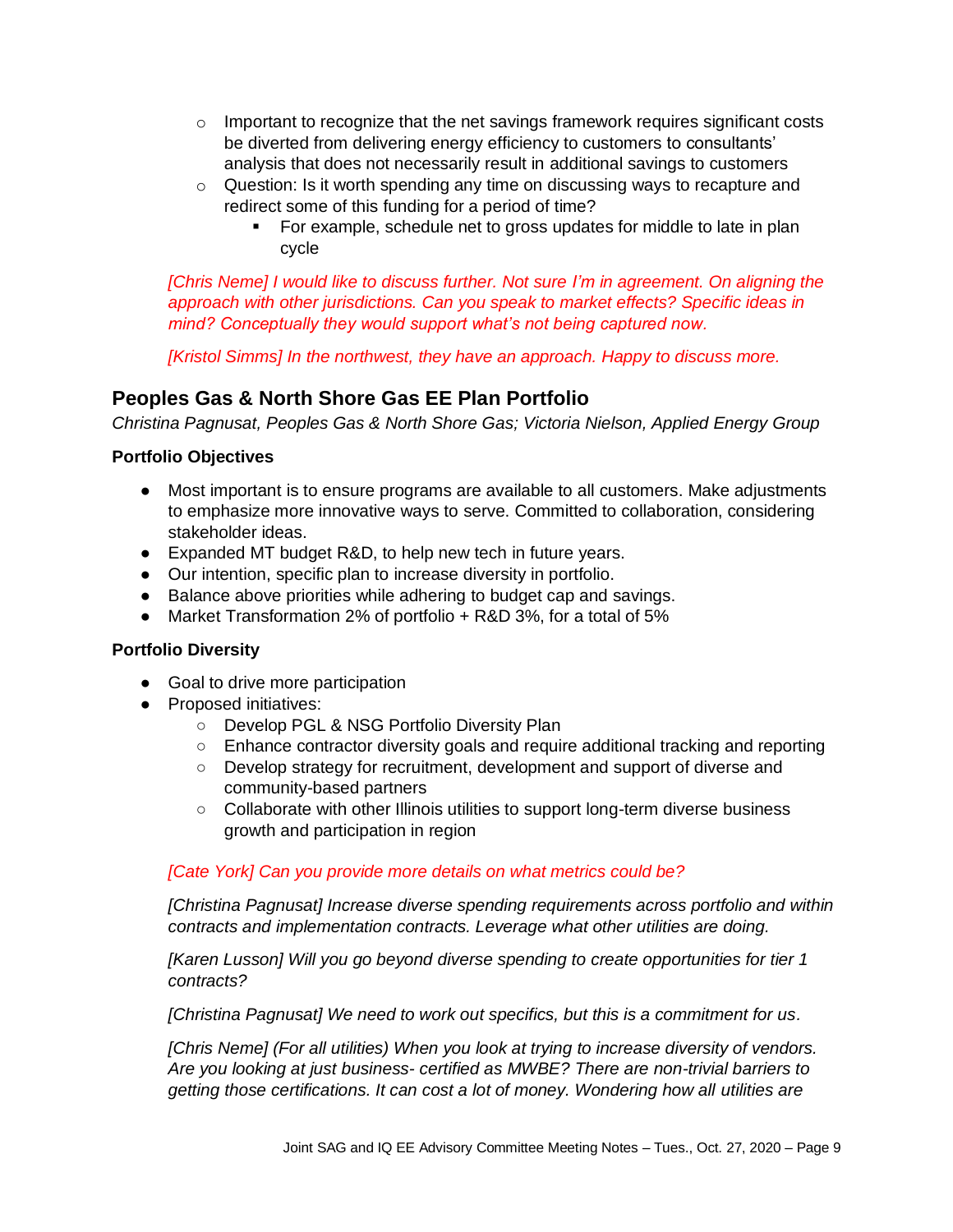*approaching this issue. Efforts to help smaller businesses that would qualify but may not have the resources to go through steps.*

*[Christina Pagnusat] We recognize that diverse businesses led by different types of groups may not be able to gain certification. Don't have the answer for how to solve that right now. We would be interested in talking more. We're committed to supporting.*

*[Kristol Simms] Market Development Initiative- For trade allies, we accept selfdeclaration, don't have to go further than that. Track goals based on self-declaration. If they're larger contracts, we engage vendor to help through the certification process.* 

### **Portfolio Summary**

- Preliminary budget for PGL NSG; consistent budget across all 4 years. Budget developed using forecast 2022 retail sales.
- Carbon adder included, but Non-Energy Impacts from Guidehouse not yet included
- Consideration of past performance, potential study, TRM changes, and new initiatives/priorities

#### **Key Portfolio Changes**

- Shifting a portion of Home Energy Jumpstart and Elementary Education to income eligible
- Expanding income eligible kits
- Increasing budget for single family weatherization
	- o Home Energy Jumpstart Pilot
	- o Increasing funding for gas-only Home Energy Rebate Wx measures
- Redirecting budget from residential behavioral to more comprehensive/deeper
- Retrofits
- Increased budget for R&D/MT in Peoples Gas
- New Midstream Commercial Food Service Program
- Peoples Gas Overview:
	- $\circ$  Emphasis on income eligible initiatives expansion of offerings to reach more customers and diversify energy efficiency opportunities
	- $\circ$  Dedicated funding for innovative market development commercial food service program and gas heat pump pilot
	- o Updates to market rate residential offerings
- North Shore Gas Overview:
	- o Provide comprehensive offerings for market rate residential customers
	- o Expanded income eligible offerings but comparatively still a smaller portion of NSG portfolio
	- o Increased budget for small and midsize business programs

#### **Residential Sector Highlights**

- For Res market rate (non income qualified), home energy rebates and jumpstart will be gas only. Home energy jumpstart, continue to offer to market rate res customers.
- Split of EEE and HEJ into complementary IE offerings
- HEJ pilot with blower door test and air sealing at assessment
- Redirecting Home Energy Report program budget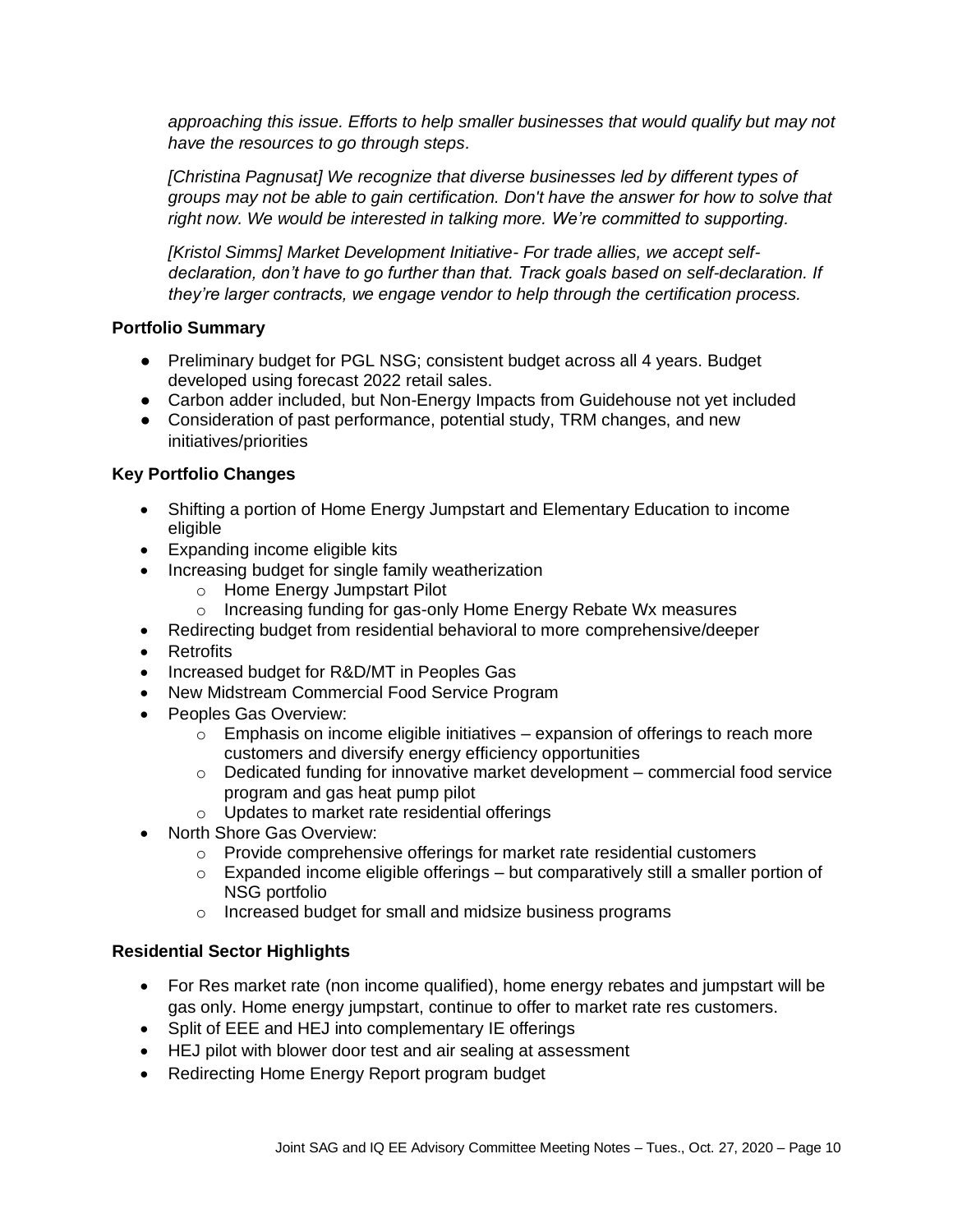#### **Business Sector Highlights**

- *Commercial & Industrial:* Continuation of comprehensive offerings
- *Public Sector:* Increased prescriptive rebates by 30%
- *Small & Midsize Business:* Continuation of DI, prescriptive and custom measures. Additional of gas only kits.
- *Commercial Food Service (New):* Expansion of current pilot to full midstream program.
- Additional details:
	- o Continuation of effective and comprehensive business programs
	- o Increased public sector rebates to drive participation
	- $\circ$  Emphasis on small & midsize program, continuation of kit offerings that began in 2020

### **Income Eligible Sector Highlights**

- *Elementary Energy Education:* Program split between income eligible and market rate neighborhoods.
- *Home Energy Jumpstart:* Shift budget to target IE customers through Jumpstart. Continuation of virtual assessment option. Leave behind measures for virtual options.
- *Single Family:* Continuation of utility-only (non-IHWAP) and IHWAP paths, with the expansion of IE kits (currently gas only, potential joint).
- *Multi-family:* Continuation of all current paths utility-only (non IHWAP), IHWAP, PHES, AHNC.
- Additional details:
	- o Expansion of CAA relationships through wider IE kit delivery
	- $\circ$  Addition of HEJ offering to provide another avenue to engage IE customers

*[Chris Neme] Are you seeing follow through, for income qualified kits to program participation (in other comprehensive programs)?*

*[Christina Pagnusat] Will follow-up with the team.* 

*[Cate York] How are you classifying MF?*

*[Victoria Nielson] 3+ units*

*[Cate York] Has there been any discussion of that cutoff for multifamily, since 3 flats are prevalent in Chicago? You should consider single family defined as 3 or less units.*

*[Christina Pagnusat] That is something we can consider.*

# **Closing and Next Steps**

*Celia Johnson, SAG Facilitator*

- The SAG meetings on Monday, Nov. 16 and Tuesday, Nov. 17 will provide an opportunity for initial feedback on preliminary 2022-2025 EE Portfolios, prior to final negotiations between utilities and non-financially interested stakeholders.
	- o **Due Date for Feedback Notification:** If you have feedback to share on preliminary 2022-2025 Utility EE Portfolios and would like to present during the November 16-17 meetings, please notify Celia Johnson by email: [Celia@CeliaJohnsonConsulting.com](mailto:Celia@CeliaJohnsonConsulting.com) **no later than Friday, Nov. 6**. This notification is needed to organize agendas.